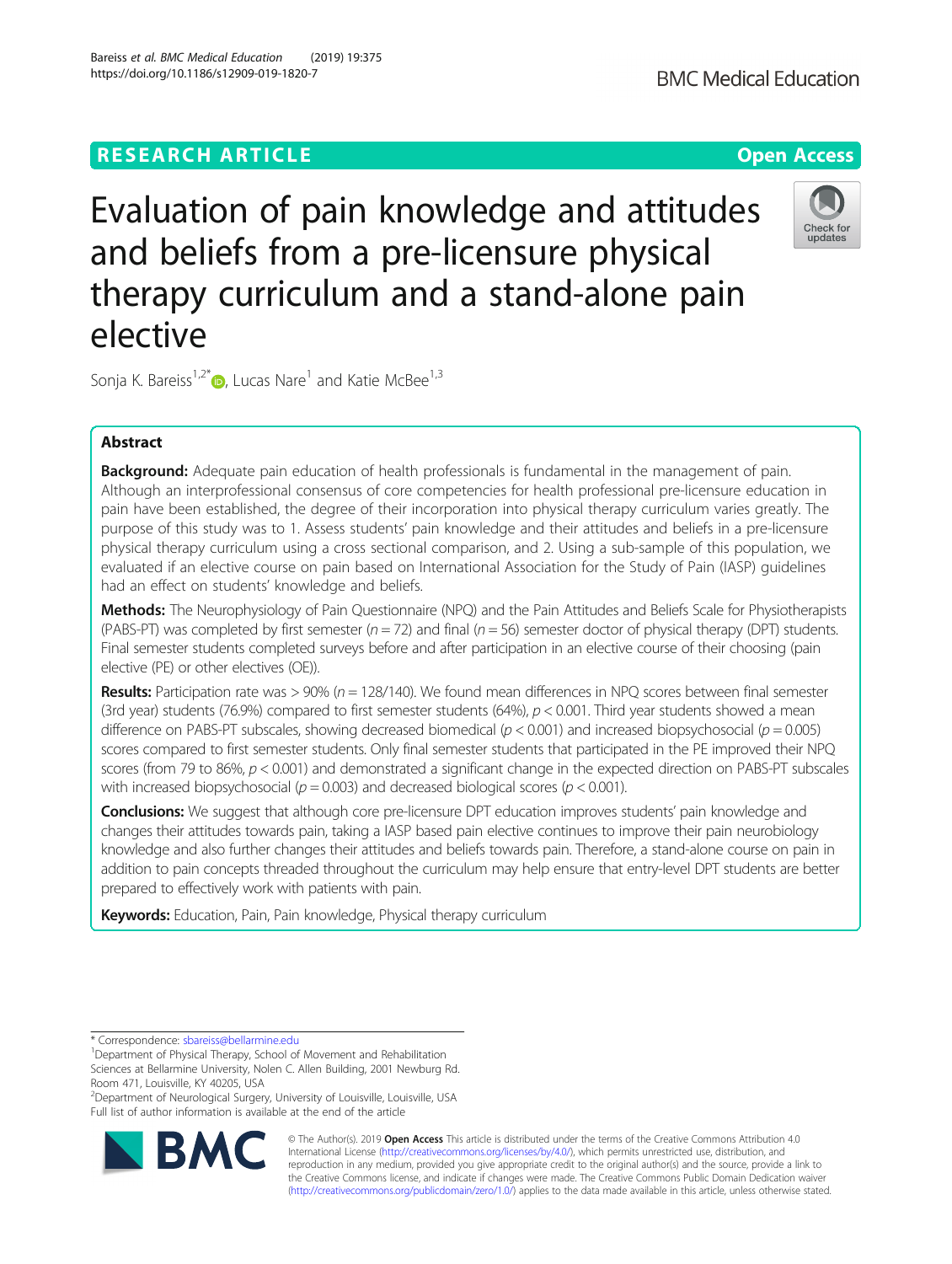## Background

Chronic pain affects more than 100 million Americans and is widely recognized as a major social, economic, and medical problem [[1\]](#page-7-0). The steady increase in the prevalence of chronic pain is due, in part, to inadequate treatment and mismanagement of pain, which could delay healing and promote long-term undesirable changes in nervous system plasticity [\[2\]](#page-7-0). According to the Centers for Disease Control and Prevention, non-pharmacological therapy and non-opioid pharmacologic therapy are preferred for chronic pain [\[3](#page-7-0)], with physical therapy management specifically identified as a non-pharmacological option to treat pain [\[3\]](#page-7-0). Physical therapists already play an important role in the management of pain across multiple conditions, and the role for physical therapy services is continuing to grow as an entry-point for patients seeking treatment for pain  $[4]$  $[4]$  $[4]$ . As a result, physical therapists are a part of the first-line non- pharmaceutical management for people with pain [\[3\]](#page-7-0). Given that pain is often the most common reason patients seek care (by direct access or referral by another practitioner), a contemporary and thorough understanding of pain is paramount in all physical therapy education programs.

In 2011, the Institute of Medicine published a report on pain describing the need to transform health care pain education, prevention, and care. This report identified significant deficiencies in pain education across health care disciplines, including physical therapy [\[1\]](#page-7-0). Recently, a faculty survey report showed that in accredited physical therapy programs in the United States, the average time spent on pain education was 31 h (1.6% of total didactic education) [[5](#page-7-0), [6\]](#page-7-0). Similarly, physiotherapy students in the United Kingdom averaged 38 h of pain education (1.9% of total didactic education) [\[7](#page-7-0)]. Although time spent on pain education has risen significantly from 2001 [\[8](#page-7-0)], contact hours vary greatly among programs (5–115 h) and only 61% of respondents believed pain was adequately covered in their curriculum [[6](#page-7-0)].

To address the deficits in pain education, the International Association for the Study of Pain (IASP) developed an outline of pain curricula for undergraduate and graduate health professional education, including physical therapists [[9](#page-7-0)]. Curricular recommendations included education on 4 major components: I. Multidisciplinary nature of pain, II. Pain assessment and measurement, III. Management of Pain, and IV. Clinical conditions [\[9\]](#page-7-0). Preliminary reports for implementation of IASP curricula in dentistry, medicine, nursing, pharmacy, physical therapy, and occupational therapy are promising demonstrating improved knowledge and competency towards the treatment of pain [[10](#page-7-0)–[12\]](#page-7-0). Yet, despite the supportive evidence and recommendations, incorporation of these guidelines into core curriculum has been lagging [[7\]](#page-7-0). Although ways to integrate pain management core competencies have been outlined for DPT, Bement et al. suggested that a stand– alone pain course could supplement the integration of pain education throughout curriculum emphasizing underlying pain science within biological and psychosocial effects of pain [\[13\]](#page-7-0). In a faculty survey of pain curricula in the United States, only 11 (6.6%) of the 167 physical therapy programs reported offering an independent pain course [[6](#page-7-0)]. Pain science in most physical therapy programs is not explicitly addressed, and is primarily taught in foundational neuroscience and orthopedic curriculum with a biomechanical approach, organized by region or around anatomical areas – such as knee, hip, shoulder, and spine  $[13]$ . Thus, this may leave important gaps in foundational pain knowledge, assessment, and management for pre-licensure students. Given the integral role that physical therapists play in pain management as part of the interdisciplinary team, adequate training in pain mechanisms and treatment is an important part of effectively assessing and managing pain.

The objective of this study was to 1. Assess students' pain knowledge and their attitudes and beliefs following core pre-licensure physical therapy curriculum using a cross sectional comparison, and 2. Using a sub-sample of this population, evaluate if a comprehensive pain elective course based on the IASP curricular guidelines increased students' knowledge and changed their attitudes and beliefs regarding the management of pain.

## Methods

## Educational context

The cross-sectional study assessing students' knowledge and attitudes and beliefs was conducted at Bellarmine University in Louisville, KY, in the United States. The institution offers a post graduate Doctor of Physical Therapy degree. Approximately 72 new students per cohort enroll every academic year. The Bellarmine DPT program is a 3 year, 9 semester program consisting of 142–146 credit hours. Students were surveyed in January (3rd year students) and May (1st year students) in the 2017 academic year.

### Participants

The study was approved by Institutional Review Board at Bellarmine University (#555). Participation in the survey was optional, and all data from participants was deidentified for reporting. This cross-sectional cohort study was conducted on 72 first and 56 final semester students of the Doctor of Physical Therapy (DPT) program at Bellarmine University. Surveys were administered face-toface prior to scheduled class time. Prior to survey administration students were given verbal information that their participation in the survey would not impact their scores or performance in any course or standing in the program. Students were also informed that their participation in the survey was completely voluntary. After these instructions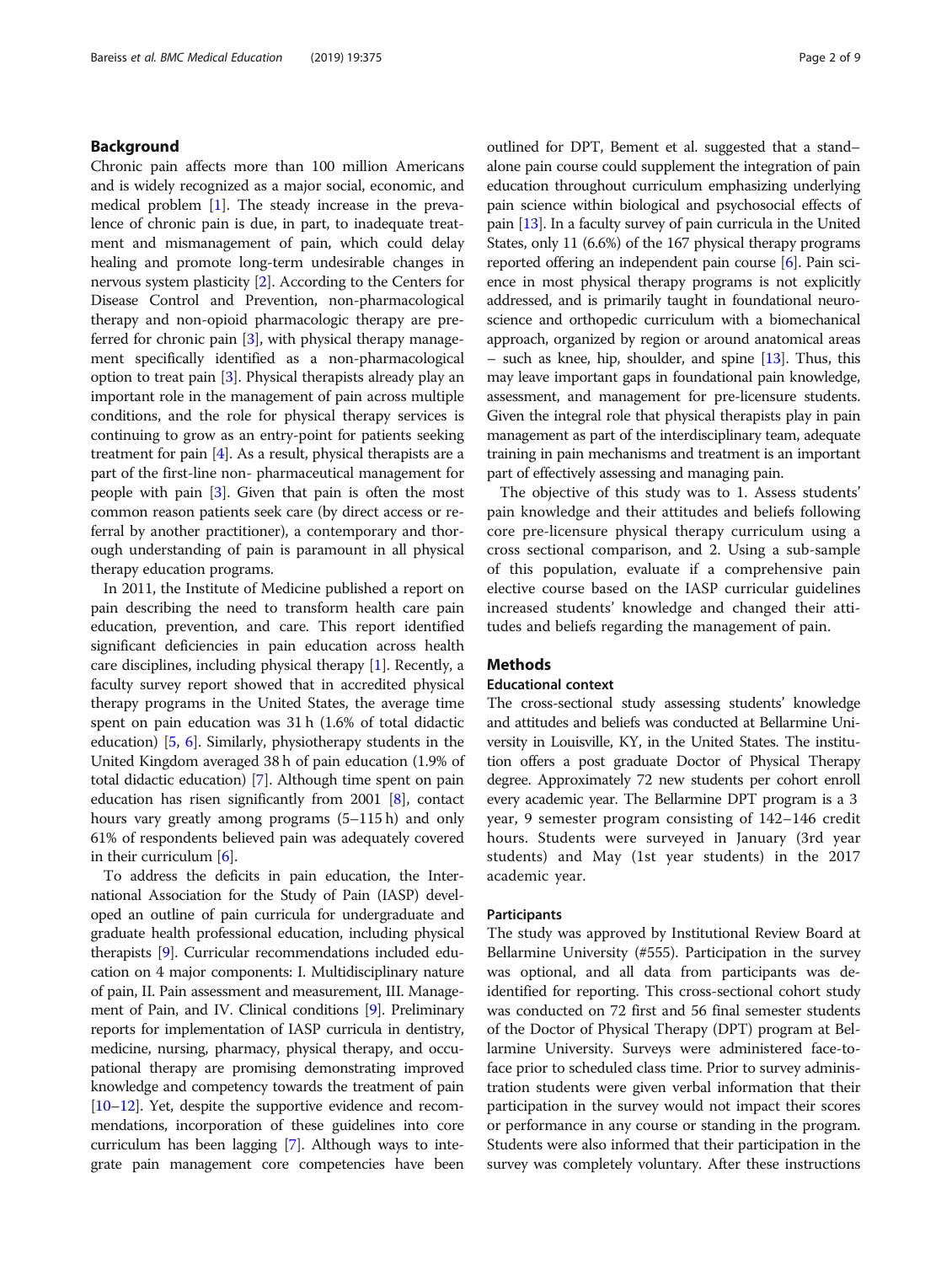were given, consent to participate was implied by participation in the survey. Four individuals were excluded from the survey because they were involved in collecting and scoring the data from the questionnaires. First year (first semester) DPT students completed surveys on their first day of class, prior to their beginning introductory coursework. Third year (final semester) DPT students completed the surveys before and after participation in a two credit hour (30 contact hour) elective course of their choosing. At the time the survey was administered, final semester students had completed 135 credit hours, and the elective was the last class of their didactic coursework before entering their final 12 weeks of clinical rotation (for a total of 42 weeks) prior to graduation.

### Variables

The main variable was the result of the Neurophysiology of Pain Questionnaire (NPQ) and Pain Attitudes and Beliefs Scale for Physiotherapists (PABS-PT). Secondary variable was participation in a pain elective.

## **Questionnaires**

The Neurophysiology of Pain Questionnaire (NPQ) was used to assess students' knowledge about pain neurobiology [[14](#page-7-0)]. The NPQ was devised to assess knowledge related to the biological mechanisms that underpin the experience of pain. The NPQ contains 19 closed-ended (True or False) questions related to the neurophysiology of pain. Scoring for the NPQ is reported as the number of correct responses where correct responses value 1 point and incorrect or unanswered value 0 points. A higher score on the NPQ indicated greater understanding of pain neurophysiology. A final Yes/No question was added to the questionnaire that asked whether students had participated in additional pain education beyond their core physical therapy curriculum. The questionnaire has been evaluated for its psychometric properties and demonstrated that it had acceptable construct validity, internal consistency (Person Separation index = 0.84), and test-retest reliability  $[15]$ .

The Pain Attitudes and Beliefs Scale for Physiotherapists (PABS-PT [[16](#page-7-0), [17\]](#page-7-0)) was used to evaluate students' attitudes and treatment orientation towards management of patients with low back pain (LBP). This instrument was originally developed to screen for attitudes and beliefs and treatment recommendations of physical therapists [[16](#page-7-0)]. Although the PABS-PT instrument continues to be refined, psychometric properties of validity and reliability have been found to be satisfactory [\[18](#page-7-0)]. Scores for the PABS-PT were calculated as previously described by the questionnaire developers which included brief simple summation of the items from each subscale [\[17](#page-7-0)]. The PABS-PT originally contained 31 item questionnaires [[17](#page-7-0)], and has since been revised to 19 items [\[16\]](#page-7-0). Participants are asked to rate items (statements) about LBP on a 6 point Likert scale from 'Totally disagree' = 1 to 'Totally agree' = 6. Items are categorized into two subscales, either 'biomedical' or 'behavioral', and then each subscale is summed to produce a score. The biomedical scales consists of 10 items (score range: 10–60) and behavioral scales consist of 9 items (score range: 9–54). The biomedical subscale is described as orientation in which physical therapists believe in a biomechanical model of pain, where there is a direct relationship between pain and specific tissue pathology. Any missing data on this questionnaire was handled as previously reported [\[19\]](#page-8-0). If one question/value was missing from a subscale, a mean score based on the remaining values was submitted. The behavioral orientation is where physical therapists believe in a biopsychosocial model of pain in which pain does not have to be a consequence of tissue damage, but is influenced by psychological, social, and behavioral factors [[16](#page-7-0)]. Higher scores on each factor indicate a stronger biomedical or behavioral orientation, respectively.

## Elective course on pain

Final semester DPT students were selected from one of the following elective courses: Pain Mechanisms and Treatments (pain elective, PE,  $n = 30$ ), Aquatics or Neurology (other electives, OE,  $n = 26$ ). All courses were delivered within the same period of time (2.5 weeks) and consisted of 2 credits (30 contact hours). Students participating in the OE served as a control group. The PE was designed as a comprehensive final semester pain course following the IASP pain curriculum guidelines addressing the multidimensional nature of pain, pain assessments and screening tools, multimodal management of pain, and clinical conditions [\[9\]](#page-7-0). Course content within these four areas was modeled from an example stand-alone pain course proposed by Bement et al. and the international consensus of core competencies for prelicensure education in pain management  $[9, 13]$  $[9, 13]$  $[9, 13]$ , with didactic lecture material based on the revised edition of Sluka's Mechanisms and Management of Pain for the Physical Therapist [[20](#page-8-0)]. The course also consisted of guided laboratory activities, case presentations, and discussion with an interprofessional pain panel (comprised of a physical therapist, physician, nurse, and psychologist, all of whom specialize in the management of chronic pain). Independent from the questionnaires, assessment strategies for the PE course included a complex case study presentation and a written exam. To account for potential bias, there was no particular reference to any questions on the NPQ or PABS-PT during the pain elective.

## Data analysis

Data from the questionnaires were analyzed using Graph Pad Prism 7. Descriptive statistics were reported as mean (standard deviation) and the Shapiro-Wilk test was used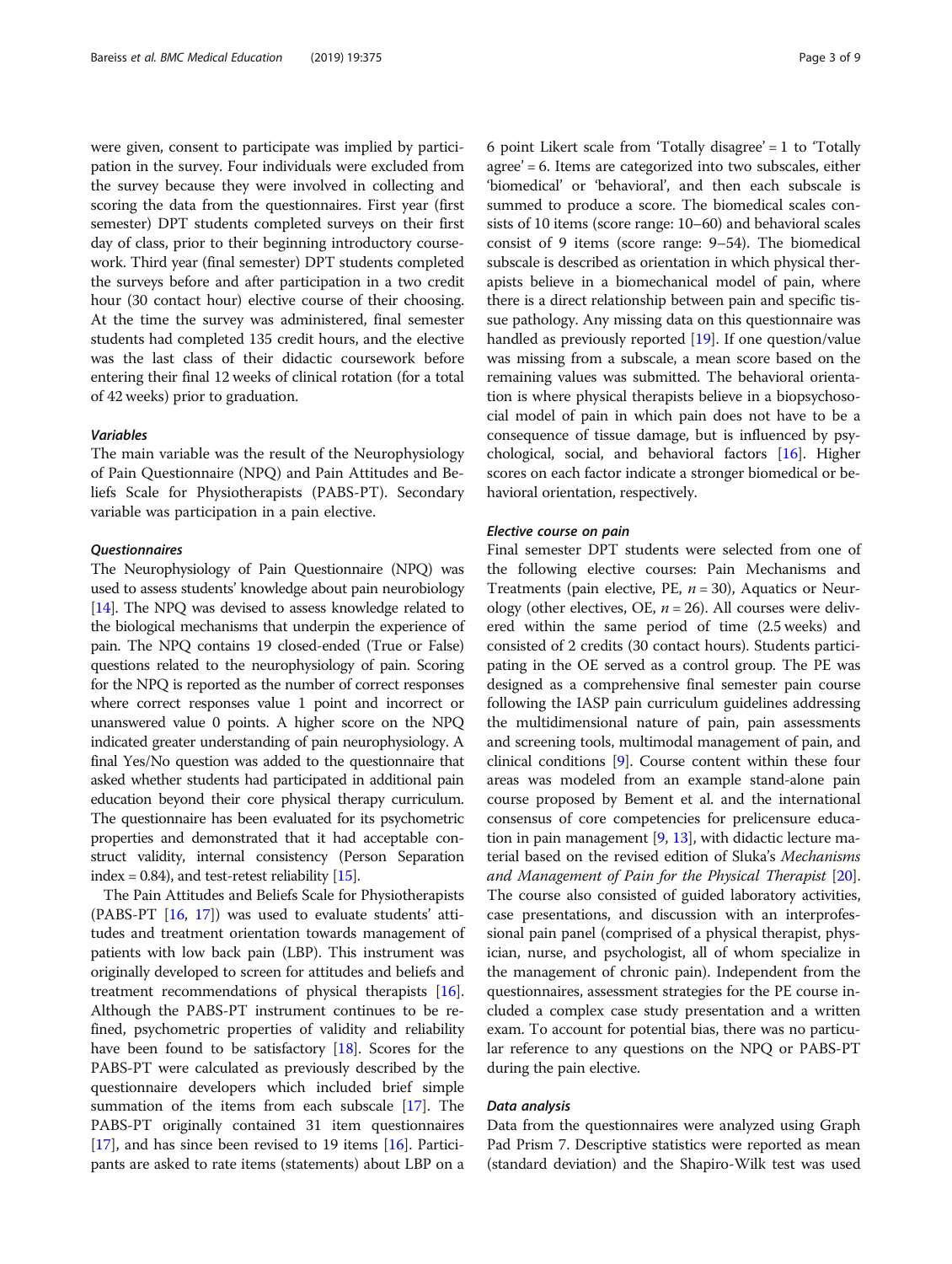to determine if the data was normally distributed. NPQ results were expressed as means (percentage of correct responses). Comparisons were accomplished using independent t-tests (1st vs 3rd year) and dependent t-tests (3rd year pre and post elective session scores) for both questionnaires. Data were expressed as means (standard deviation) unless otherwise indicated with significance set at  $p < 0.05$ . For both questionnaires, data entry was completed by an investigator blinded to study design.

## Results

## Cross sectional comparison of 1st and 3rd year students

Out of the total students enrolled in the first semester (1st year) and final semester (3rd year) of the program  $(n =$ 140), greater than 90% participated in the survey ( $n = 128$ ). Of these, 72 (100%) 1st semester students and 56 final (82%) semester students participated. Reasons for lower participation rate from final semester students were related to absence due to illness and/or participation in an international study abroad during survey administration. The subjects' demographic characteristics and mean (standard deviation, SD) questionnaire scores of the 128 students that completed the survey are presented in Table 1. First semester DPT students mean age (SD) was 21.19 (2.5) years with 72.0% female, final semester students mean age was 25.5 (1.7) years with 71.4% female..

The students' knowledge of pain showed that 3rd year students' mean scores were significantly higher on the NPQ76.9% (95% confidence interval [CI] 74–6-79.3) compared to first year/semester students 64.0%, (CI 61.7–66.4;  $p < 0.001$ ), with an average difference of 13% between cohorts. Attitudes and beliefs assessed with the PABS-PT questionnaire demonstrated statistically significant mean group differences between 1st and 3rd year students. Biomedical subscale showed means decreasing from 1st year 37.1 (CI 36.1–38.3) to 3rd year 33.8, (CI 32.2–35.4), p <

Table 1 Student demographical data, NPQ, and PABS-PT scores between 1st year and 3rd year students

|                     | 1st YEAR     | 3rd YEAR, Prior to Elective |
|---------------------|--------------|-----------------------------|
| N                   | 72           | 56                          |
| Sex:                |              |                             |
| M # (%)             | M 27 (38.0%) | M 16 (28.6%)                |
| F# (%)              | F 45 (62.0%) | F 40 (71.4%)                |
| Age (years)         | 22.9(2.5)    | 25.5(1.7)                   |
| NPO Score           | 64.0% (10.1) | 76.9% (8.9), $p < 0.001$    |
| PABS-PT (subscales) |              |                             |
| <b>Biomedical</b>   | 37.10 (4.5)  | 33.78 (5.8), $p < 0.001$    |
| Biopsychosocial     | 32.99 (3.5)  | 34.85 (3.7), $p = 0.005$    |

Data are presented as mean (standard deviation) except for sex. Neurophysiology of Pain Questionnaire (NPQ) scores indicate percentage of correct responses, Pain Attitudes and Beliefs Scale for Physiotherapists (PABS-PT) Biomedical and Biopsychosocial mean subscale scores. Independent t-test was used to compare between the 1st and 3rd year students

0.001; whereas mean differences increased on the biopsychosocial subscale from 1st year 32.9 (CI 32.2–33.8) to 3rd year 34.9 (CI 33.8–35.9),  $p = 0.005$  (Table 1).

## Comparison of final semester students pre and postelective

Third year (final semester) students enrolled in either the pain elective (PE,  $n = 30$ ) or other elective (OE,  $n =$ 26) of their choosing. Baseline scores of final semester students prior to electives, showed NPQ scores were slightly higher in the PE 78.7% (7.1) than the OE 73.5% (9.2),  $p = 0.05$ . However, mean scores on the PABS-PT biomedical (PE 33.2  $(6.2)$  and OE 34.4  $(5.4)$ ,  $p = 0.20$ ) and biopsychosocial scores (PE 35.3 (3.1) and OE, 34.4 (4.3),  $p = 0.80$ ) revealed baseline scores between the groups were not different (Table 2). To evaluate the effect of the PE on students pain knowledge and attitudes towards pain, the NPQ and PABS-PT were administered prior to and immediately following completion of the 3rd year electives within the same 2.5 week period. Preand post-NPQ scores for the elective courses showed that only students taking the PE improved their scores from 78.7% (7.6) CI 75.9–81.6 to 86.0% (7.4), CI 82.4– 88.1,  $p < 0.001$ , whereas students taking OE showed no difference in their pre 73.5%, (9.5), CI 72.9–81.2 and post-elective 76.1% (9.4) CI 75.3–83.5,  $p = 0.40$ ) NPQ scores. PABS-PT scores had statistically significant changes between pre and post-PE elective scores, showing increases in biopsychosocial scores  $(p < 0.001)$ , and decreases in biomedical ( $p = 0.003$ ) (Table [3\)](#page-4-0). There were no statistically significant differences in either PABS-PT subscale score between pre and post-OE training (biomedical  $p = 0.49$ , biopsychosocial  $p = 0.95$ ).

## Effect of previous pain education

Given the recent reports on different educational types and formats [[12](#page-7-0), [14](#page-7-0), [21\]](#page-8-0) that students might participate in as part of their clinical experience or conference attendances, a final survey question added to the NPQ asked if students had previously attended any pain education course(s). Students simply answered "yes" or "no" indicating if they had attended a previous pain education course through continuing education courses, workshops, or conference sessions. There were no reports of prior pain education from the first year students.

**Table 2** NPQ scores pre and post electives

| Pain Elective (PE), $N = 30$ |               |  | Other Elective (OE), $N = 26$ |  |                                                     |     |      |
|------------------------------|---------------|--|-------------------------------|--|-----------------------------------------------------|-----|------|
|                              | Mean (SD) Min |  | Max                           |  | Mean (SD) Min                                       |     | Max  |
| Pre                          | 78.7 (7.1)    |  |                               |  | 57.9 100 Pre 73.5 (9.5)                             | 579 | 94.7 |
| Post                         |               |  |                               |  | 86.0 (7.4)** 68.4 94.7 Post 76.1 (9.4) ns 63.2 94.7 |     |      |

Values indicate mean percentage of correct responses (SD). Minimum (min) and maximum (max) scores for Pain Elective (PE) and Other Elective (OE). Paired t-tests for pre and post- NPQ scores for PE and OE, \*\*p < 001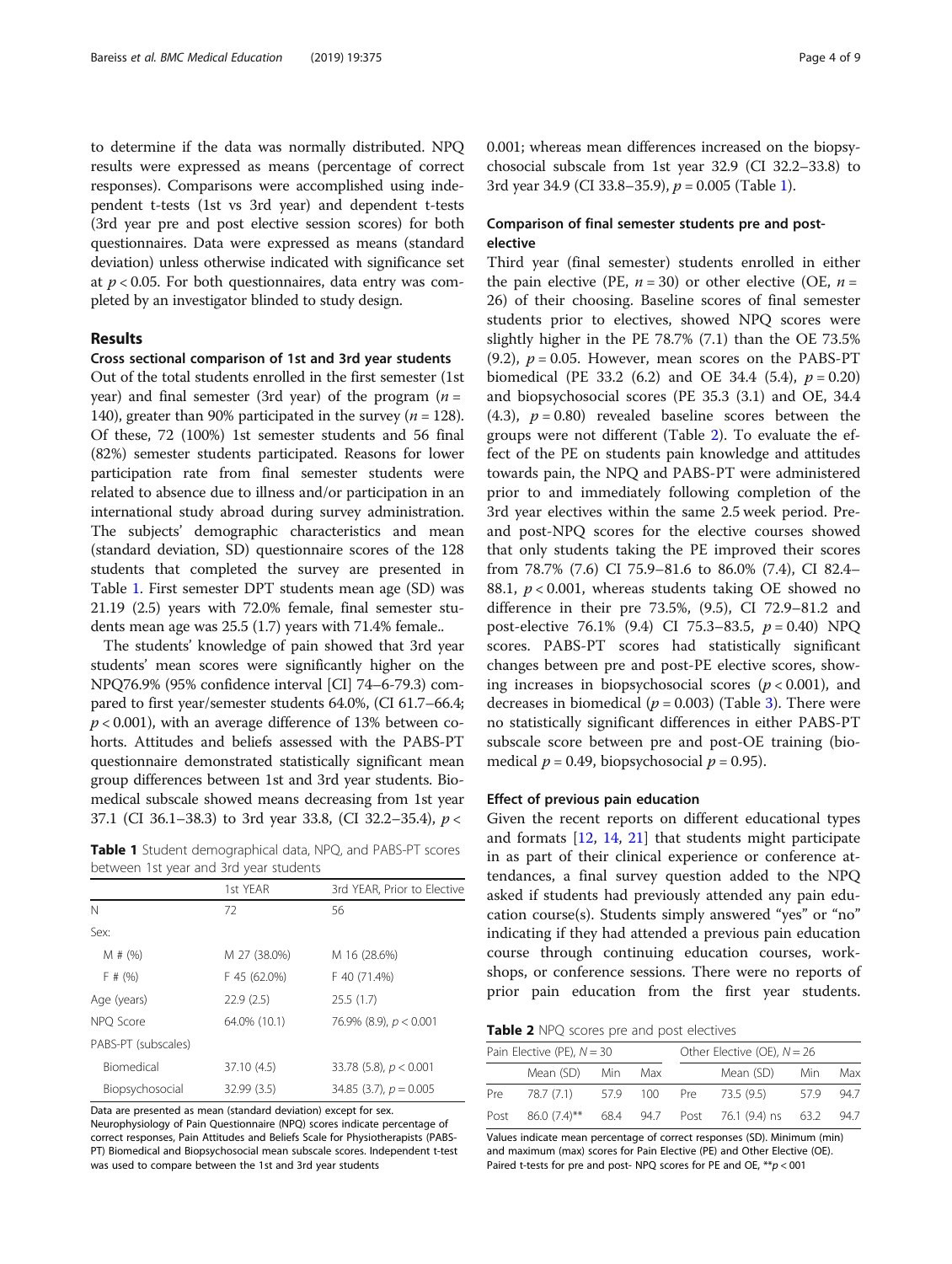<span id="page-4-0"></span>Table 3 Mean subscale scores on the PABS-PT pre- and post-elective Pain Elective (PE) or Other Elective (OE)

| PABS-PT         |      | Pain Elective (PE), $N = 30$ |                         |       | Other Elective (OE), $N = 26$ |                              |                         |       |
|-----------------|------|------------------------------|-------------------------|-------|-------------------------------|------------------------------|-------------------------|-------|
| Subscale        | Time | Mean (SD)                    | 95% confidence interval |       | Time                          | Mean (SD)                    | 95% confidence interval |       |
|                 |      |                              | Lower                   | Upper |                               |                              | Lower                   | Upper |
| Biomedical      | Pre  | 33.2(6.2)                    | 30.8                    | 35.7  | Pre                           | 34.4(5.4)                    | 32.1                    | 36.6  |
|                 | Post | 26.1(5.6)<br>$*_{p}$ < 0.001 | 23.8                    | 28.4  | Post                          | 33.8 (4.0)<br>ns, $p = 0.49$ | 32.1                    | 35.4  |
| Biopsychosocial | Pre  | 35.3(3.1)                    | 34.1                    | 36.5  | Pre                           | 34.4(4.3)                    | 32.7                    | 32.9  |
|                 | Post | 38.3 (3.5) $p = 0.003$       | 82.4                    | 39.7  | Post                          | 34.5(3.6)<br>ns, $P = 0.95$  | 32.9                    | 35.9  |

Pain elective pre-post paired t-test for each subscale, other elective pre-post paired t-test for each subscale

However, 20% (11/56) of the 3rd year students reported attending previous pain education. Thus, we wanted to determine if there were differences between students that participated in previous pain education and those that did not. Post-hoc analysis on students that participated in previous pain education  $(n = 11)$  demonstrated slightly higher NPQ scores 79.4% (11.1), however their scores were not significantly higher compared to students without previous pain education  $n = 45$ , 75.9%  $(8.1)$ ,  $p = 0.23$  (Fig. 1 a). Similarly, PABS-PT scores from students with previous pain education  $(n = 11)$  showed no difference biomedical orientation (previous pain education, 33.3 (5.6), no previous pain education  $(n = 45)$ 33.5 (7.5),  $p = 0.79$ ; or biopsychosocial scale (previous pain education 34.5 (3.9), no previous pain education 36.5 (2.7),  $p = 0.19$  (Fig. 1b, c).

## Discussion

We found that pre-licensure core curriculum improved students' pain neurobiology knowledge and that a standalone elective course on pain based on the IASP curricular

guidelines significantly improved students' knowledge and changed their attitudes and beliefs on treating patients with pain.

Our findings of low (64%) baseline NPQ scores in entry level/first semester physical therapy students align well with Moseley's original report surveying untrained therapists with NPQ scores of 61% and Hush's recent report of a single pre-licensure physical therapy program with reported NPQ scores of 58% [[14,](#page-7-0) [22\]](#page-8-0). Other groups have reported significantly lower starting scores of 41% [[23\]](#page-8-0), 43% [\[24](#page-8-0)], and 45% [[21\]](#page-8-0)). Although the reason for this discrepancy is unknown, it might be attributed to variations in program admissions processes or sampling of undergraduate vs. graduate entry-level programs [[21](#page-8-0), [23,](#page-8-0) [24\]](#page-8-0). Interestingly, the NPQ has recently been revised following a Rasch analysis demonstrating that several questions may perform poorly for persons with differing abilities and other questions exhibited local dependence [[15\]](#page-7-0). Although we administered the original 19 point NPQ, we reanalyzed our data with the 7 questionable items excluded by the Rash analysis and determined

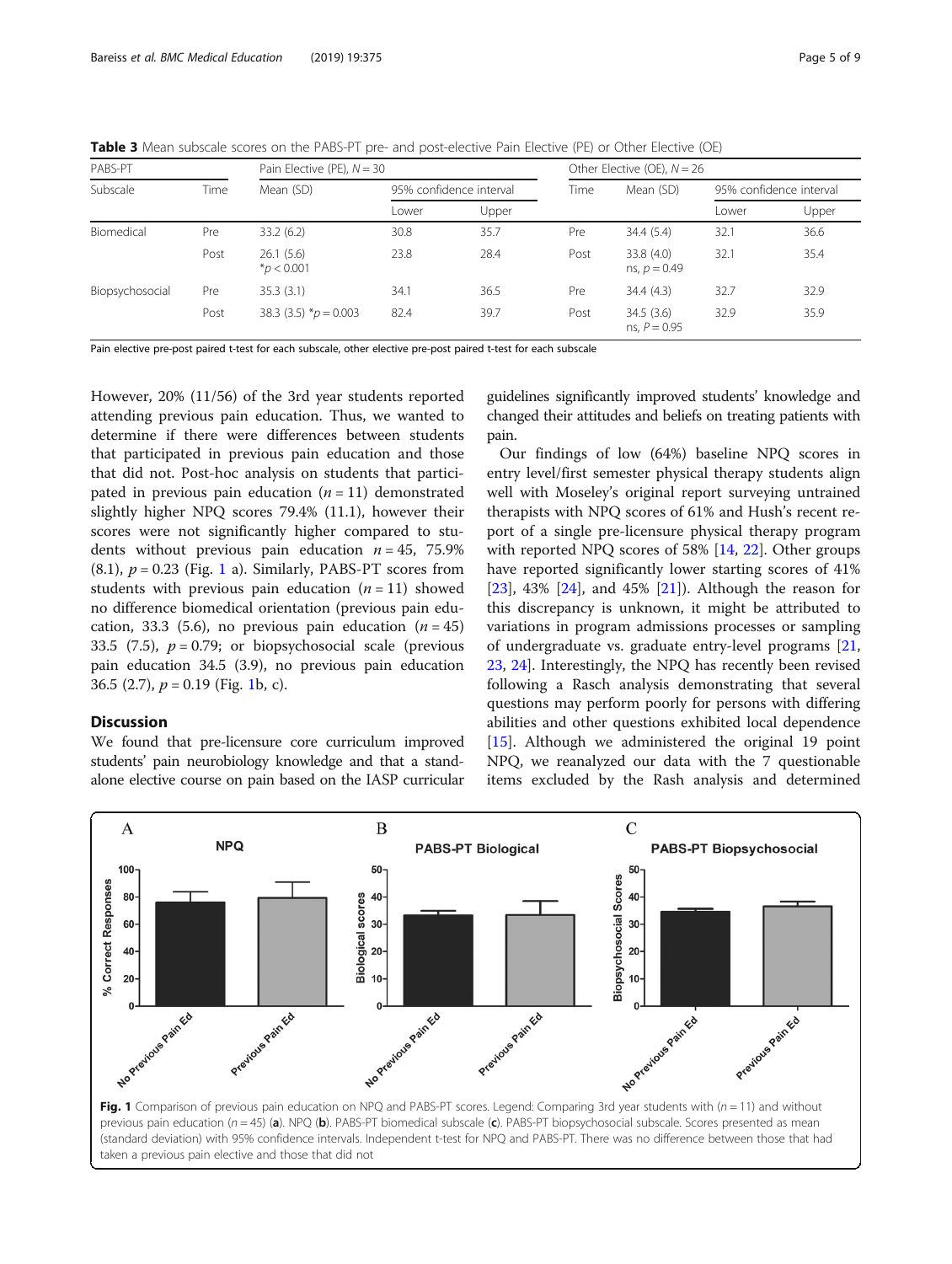there was no impact on our results (see Additional file [1\)](#page-7-0). Since the NPQ has no cut-off value of what is a sound knowledge score, we relied on percentage scores which were comparable with other reports [\[14](#page-7-0), [22](#page-8-0)].

Here we report that final semester students (prior to electives) scored 77% which is again consistent with Moseley (78%) and Hush (77%) from reports surveying trained clinicians and final semester entry-level students [[14](#page-7-0), [22](#page-8-0)], suggesting that core pre-licensure curriculum improves students' pain knowledge, and that this knowledge was retained in their final semester. Importantly, 3rd year (final semester) students that participated in the pain elective course scored 10% higher on the NPQ (86%) than their counterparts that chose the other electives (76%), which served as the control group in this study. This small (1.94) improvement in score has also been reported in a recent study investigating the education of patients showing a 1.96 point improvement in NPQ, which was considered clinically significant in patients exposed to pain education, showing that higher levels of education improved NPQ score compared to those with lower education levels [[25](#page-8-0)]. In our study, the increase in correct responses may be related to the breadth of what is taught in an IASP curriculum. Given that the NPQ seeks to measure an individual's view of whether pain is caused by and directly linked to tissue health, this indicates that the IASP curriculum improves this understanding. Therefore, we demonstrate that student knowledge scores on the NPQ could be enhanced after completion of a stand-alone comprehensive pain course modeled after IASP curricular guidelines for physical therapy.

In this study we also found that an IASP based pain course changed students' attitudes, by increasing biopsychosocial scores and decreasing biomedical treatment orientation scores. These directional shifts in attitudes and beliefs about pain were expected and are consistent with IASP based curricular reported outcomes from other health professional programs [\[10](#page-7-0), [12](#page-7-0)]. Here we report a negative 7.1 point biomedical and positive 3.0 point biopsychosocial change in the PABS-PT subscales following the pain elective. These improvements were comparable with a recent report of psychologically informed training for physiotherapists, which showed negative 4.9 (biomedical), and positive 4.7 (biopsychosocial) point changes for each subscale [\[26](#page-8-0)]. These finding are consistent with a number of other studies that show that education can alter attitudes and beliefs about pain [[21,](#page-8-0) [27\]](#page-8-0), and importantly, show that that health care provider attitudes are associated with making treatment recommendations that follow clinical guidelines [\[16,](#page-7-0) [21](#page-8-0), [28](#page-8-0), [29\]](#page-8-0). Although clinical competencies were not assessed in this study, embedded IASP based pain curriculum in an Australian pre-licensure physical therapy program demonstrated a high level of clinical competencies in pain management. As such, it is tempting to suggest that knowledge and beliefs would change clinical practice. Undoubtedly, more studies are needed to examine IASP pain education on the association between knowledge, beliefs, and clinical competencies.

## Comprehensive vs. short course

The pain elective course in this study was designed to be comprehensive and modeled after the sample outline of a stand-alone course published by Bement et al. [\[13](#page-7-0)]. The course covered basic pain principles and science, pain assessment and management, and condition specific considerations. We found that this approach enhanced students' pain knowledge and changed their attitudes about pain. Similarly, Strong et al. also found that a 28 h pain education course based on IASP guidelines improved students' knowledge of pain from across a variety of backgrounds including occupational therapy, physical therapy, and dentistry  $[12]$  $[12]$ . This is in contrast to a number of single, short abbreviated (70–180 min) pain education formats that have been described and implemented in physical therapy curricula and continuing education workshops [[21](#page-8-0), [23,](#page-8-0) [30](#page-8-0)]. Interestingly, while most abbreviated courses improve knowledge [\[14](#page-7-0), [21](#page-8-0), [23\]](#page-8-0) not all show an impact on changing attitudes and beliefs. A recent report of a United States physical therapy program found attitudes and beliefs after a 3 h pain education session were unchanged [\[23\]](#page-8-0). This would support that more education is likely needed to change physical therapy student's view from biomedical/ biomechanical to biopsychosocial. Furthermore, because of the time constraints of these abbreviated courses, the full educational standards outlined by the IASP are likely to only be partially addressed [[9\]](#page-7-0). This is supported by a recent study showing that time spent on pain education demonstrates a pattern in which the total number of hours of pain education within entry-level programs seems to correspond to a higher proportion of IASP pain content that is fully integrated [\[31\]](#page-8-0). Undoubtedly, uses of these two questionnaires are insufficient to assess all of these curricular elements covered in our pain elective. Additional assessments of clinical skills and competencies related to the four domains as outlined by the IASP, are needed to determine the extent to which pain courses address the complex and multidisciplinary nature of pain on student learning outcomes [\[31](#page-8-0)].

## Integration vs. stand-alone course

Students in this study were offered an elective course on pain, and thus only half the students (53%) of the cohort were exposed to standardized pain education curriculum proposed for DPT programs [\[9](#page-7-0), [13](#page-7-0)]. We show that knowledge of pain neurophysiology can be changed, as can attitudes and beliefs about pain, even when DPT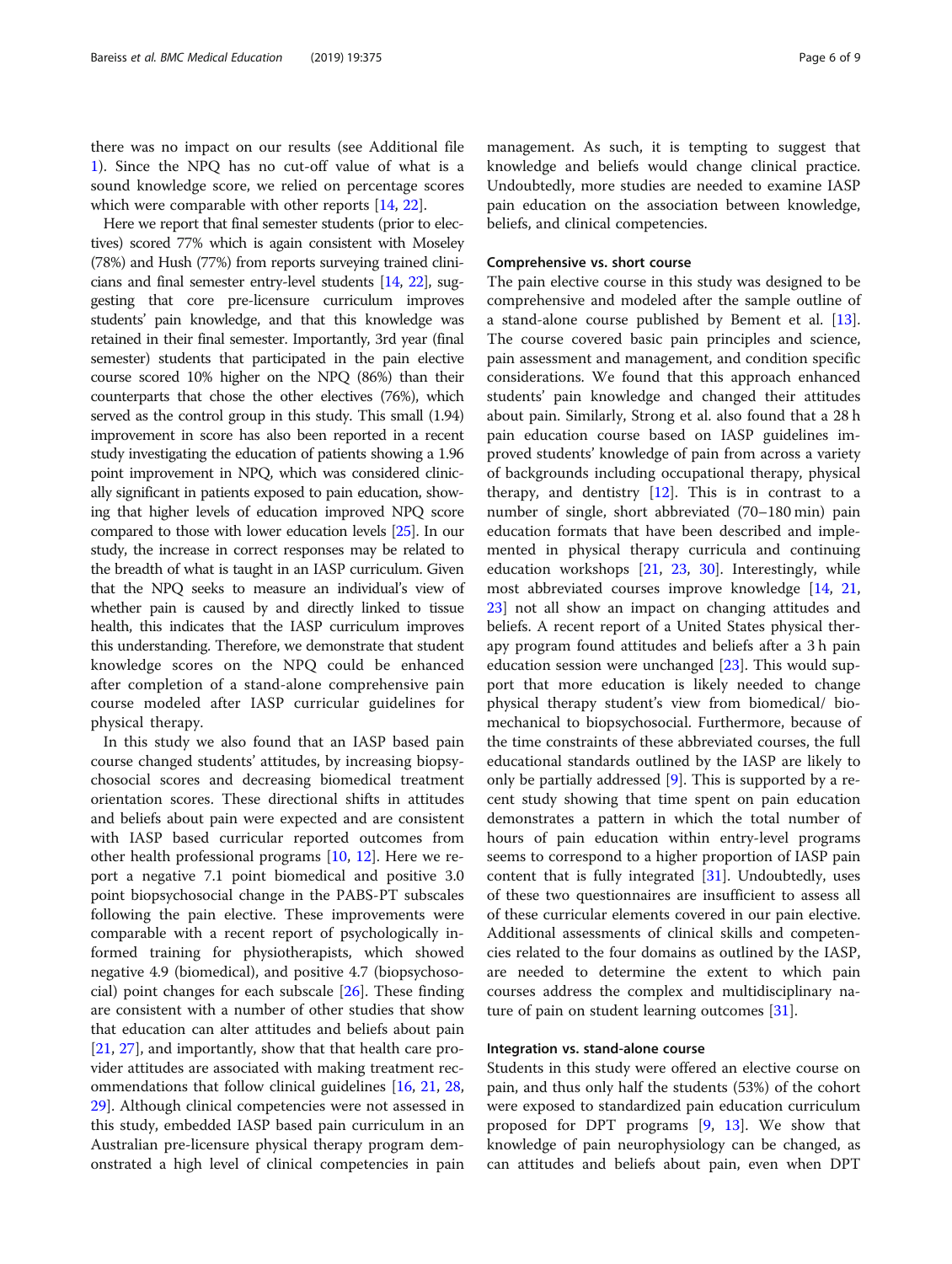students are in their final semester of study following participation on a comprehensive pain elective. This also suggests that waiting until final semester may not be optimal for some students who have an interest in learning more or changing beliefs about pain. An alternate option to a stand-alone course is the explicit integration of pain competencies woven throughout a health sciences program [\[9](#page-7-0)]. Indeed a recent report demonstrated that embedding the IASP pain curriculum into a de novo 3-year pre-licensure DPT program improved student pain knowledge (NPQ scores) and achieved higher level of clinical competencies in pain management [\[22](#page-8-0)]. Interestingly those student mean scores were identical with our 3rd year (pre-elective) DPT student NPQ scores (both at 77%) [[22\]](#page-8-0). Although the specific mapping of pain units and learning outcomes has not been charted for our program, students' pain knowledge on the NPQ seems consistent between these two programs [[22\]](#page-8-0). To address any unmet educational gaps in pain, our program offered a comprehensive single course solely dedicated to reviewing and expanding pain content to 3rd year (near entrylevel) DPT students [\[10](#page-7-0)]. This also provided students with interest in developing enhanced training in pain, the opportunity to build their skills in this area of practice. Indeed our baseline NPQ scores showed slightly higher mean values in the pain elective (79%) compared to other elective (74%), which may suggest that those choosing to take a pain course may have had greater interest and/or background in the topic. However, baseline PAPS-PT scores on both subscales were not different between the pain elective and other elective at baseline (less than 1.5 points differences on each subscale).

While we advocate for comprehensive pain education curriculum that is threaded throughout pre-licensure programs, achieving these guidelines within existing programs may be challenging, requiring careful curricular mapping and potential restructuring of content [[6\]](#page-7-0). Furthermore, successful integration requires faculty that have adequate knowledge and skills to teach the pain curriculum (neuromuscular, cardiopulmonary, neurology, pediatrics, and other special populations), which may require additional resources and to address this educational need. Therefore a comprehensive stand-alone course, in addition to integrated pain throughout a curriculum, may be a practical option for some existing programs.

Given the emergence of pain courses targeted at health care professionals [\[14,](#page-7-0) [32\]](#page-8-0), we asked if previous pain education, i.e. exposure to pain education beyond prelicensure curriculum, had an effect on students' pain knowledge. Remarkably, 20% of the 3rd year students selfreported on other pain course attendance. Previous pain education did not significantly change mean scores on students' knowledge or their attitudes and beliefs on pain when compared to those that had not taken supplemental courses. Given our small sample size  $(n = 11)$  and our inability to plan for a priori analysis on the students that had participated in these brief educational experiences, we cannot be confident that this will hold true in a larger sample. Nonetheless, in our sample there were no apparent effects on students' knowledge or their attitudes and beliefs on pain when compared to those that had not taken supplemental courses. Reasons for this are unclear but may be related to a number of factors including attrition of information and/or related to the type, content of program, length of program etc. (3 h-15 h) [\[14,](#page-7-0) [32](#page-8-0)]. Although we did not inquire about specific educational participation, we were nevertheless surprised to discover that self-reported educational experiences did not impact NPQ or PABS-PT scores in our cohort. Future studies are underway to define the specific courses attended as "previous pain education" and determine the short and long impact on students' pain knowledge and beliefs.

## **Limitations**

A limitation of this study is that it was performed in a single educational program with small sample size, and thus the results may not be generalizable to other pre-licensure physical therapy programs. Another limitation is that there was no long-term follow-up to assess retention of knowledge and impact on attitudes and beliefs. Further studies are needed to investigate if these improvements in pain knowledge and attitudes and beliefs towards working with people in chronic pain are sustained. Although the questionnaires identified changes in knowledge and attitudes and beliefs of students following a comprehensive IASP based course, the instruments did not address the full breadth and scope of a 30 h pain course, including understanding of pain assessment, treatment, and clinical conditions. Future studies are underway to assess the impact of a comprehensive pain course on these important components of pain education of health professionals. Additionally, although changes following pain education are evident there is a need to investigate if these findings translate into performance based outcomes of student clinical skills [\[33](#page-8-0), [34](#page-8-0)]. As greater implementation of the IASP guidelines is incorporated into pre-licensure programs, it will be important to investigate competency based education outcomes.

## Conclusion

The data reported here demonstrates final semester DPT students showed greater pain knowledge and a difference in their attitudes and beliefs on pain with greater biopsychosocial and less biomedical orientation compared to first semester DPT students. Additionally, students taking a separate pain elective showed improved knowledge, and most importantly, further shifted their beliefs towards patients with pain to a biopsychosocial orientation. We suggest that a stand-alone course on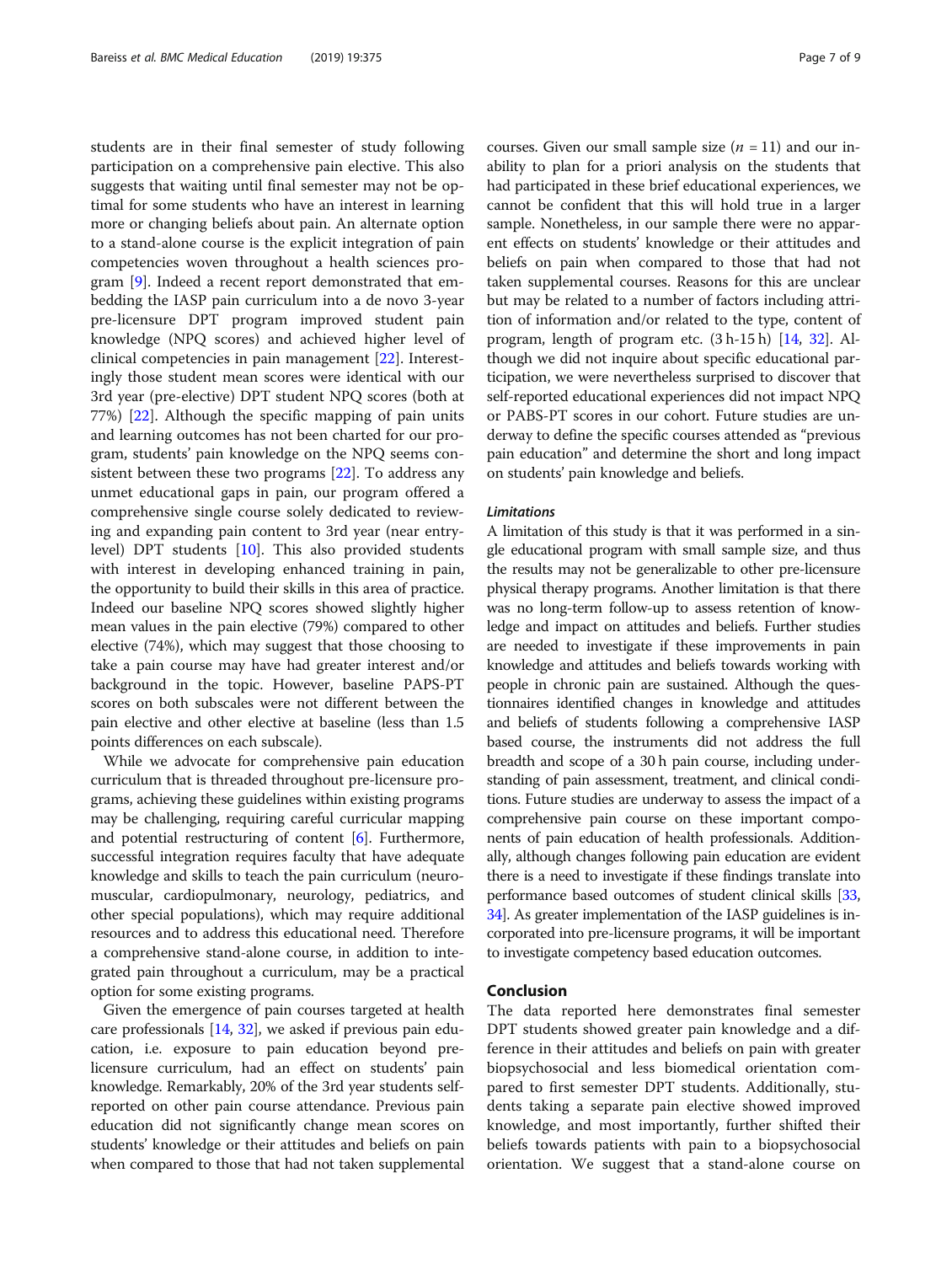<span id="page-7-0"></span>pain covering core competencies as outlined by IASP Guidelines [9, 13], as an addition to pain management concepts threaded throughout the curriculum, may enhance students understanding of pain. Given the impact of pain on society and the integral role that physical therapists play in pain management, realizing pain is a primary reason patients seek care by a physical therapist through referral by another practitioner or through direct access, physical therapy education should be at the forefront in training students on pain. The development of a stand-alone comprehensive pain education course may enhance knowledge of pain management, and ensure that entry-level clinicians are adequately prepared to optimize and direct treatments for patients with pain.

## Supplementary information

Supplementary information accompanies this paper at [https://doi.org/10.](https://doi.org/10.1186/s12909-019-1820-7) [1186/s12909-019-1820-7.](https://doi.org/10.1186/s12909-019-1820-7)

Additional file 1: Table S1. Comparison of original NPQ scores and revised NPQ scores excluding the 7 questionable items reported by Catley et al. 2013. NPQ scores are reported as percent correct, mean (standard error).

#### Abbreviations

DPT: Doctorof Physical Therapy; IASP: International Association for the Study of Pain; NPQ: Neurophysiology of Pain Questionnaire; PABS-PT: Pain Attitudes and Beliefs Scale for Physiotherapists; SD: Standard deviation

#### Acknowledgements

We thank Jackie Neuman SPT, Brock Ford, DPT, Riley Sturtzbecker, DPT, and Patrick Yoder, DPT. The authors would like to thank the students who participated in this study.

#### Authors' contributions

SKB and KM were primarily responsible for the conception and design of the study. LN analyzed and interpreted the questionnaires in collaboration with SKB. Although all authors contributed to the manuscript, SKB was the major contributor in writing the manuscript. All authors read and approved the final manuscript.

#### Funding

None.

## Availability of data and materials

The datasets used and/or analyzed during the current study are available from the corresponding author on reasonable request.

#### Ethics approval and consent to participate

This study was determined to be exempt from IRB review by Bellarmine IRB, Louisville, KY. Institutional Review Board (designated protocol #555). The project was classified as exempt under the categories of "research conducted in established or commonly accepted educational settings, involving normal education practices" and as "research involving the use of educational tests, survey procedures, interview procedures or observation of public behavior". Prior to survey administration students were given verbal information that their participation in the survey was voluntary and would not impact their scores or performance in any course or standing in the program. Consent to participate was implied by participant completion of the survey. The IRB reviewed this procedure and the instructions given to participants prior to survey administration in our claim of exemption submission.

## Consent for publication

Not applicable.

#### Competing interests

The authors declare that they have no competing interests.

#### Author details

<sup>1</sup>Department of Physical Therapy, School of Movement and Rehabilitation Sciences at Bellarmine University, Nolen C. Allen Building, 2001 Newburg Rd. Room 471, Louisville, KY 40205, USA. <sup>2</sup>Department of Neurological Surgery, University of Louisville, Louisville, USA. <sup>3</sup>Select Medical, Mechanicsburg, PA, USA.

#### Received: 31 July 2019 Accepted: 26 September 2019 Published online: 16 October 2019

#### References

- 1. Committee on Advancing Pain Research C, and Education. Relieving Pain in America: A Blueprint for Transforming Prevention, Care, Education, and Research.: Institute of Medicine (US) Committee on Advancing Pain Research, Care, and Education, vol. 2011. Washington (DC): National Academies Press (US); 2011. Available from: [http://www.ncbi.nlm.nih.gov/](http://www.ncbi.nlm.nih.gov/pubmed/22553896) [pubmed/22553896](http://www.ncbi.nlm.nih.gov/pubmed/22553896)
- 2. Cheatle MD, O'Brien CP. Opioid therapy in patients with chronic noncancer pain: diagnostic and clinical challenges. Adv Psychosom Med. 2011;30:61–91.
- 3. Dowell D, Haegerich TM, Chou R. CDC guideline for prescribing opioids for chronic pain - United States, 2016. MMWR Recomm Rep. 2016;65(1):1–49.
- 4. Pendergast J, Kliethermes SA, Freburger JK, Duffy PA. A comparison of health care use for physician-referred and self-referred episodes of outpatient physical therapy. Health Serv Res. 2012;47(2):633–54.
- 5. Panagopoulos J, Magnussen JS, Hush J, Maher CG, Crites-Battie M, Jarvik JG, et al. Prospective comparison of changes in lumbar spine MRI findings over time between individuals with acute low Back pain and controls: an exploratory study. AJNR Am J Neuroradiol. 2017;38(9):1826–32.
- 6. Hoeger Bement MK, Sluka KA. The current state of physical therapy pain curricula in the United States: a faculty survey. J Pain. 2015;16(2):144–52.
- 7. Briggs EV, Carr EC, Whittaker MS. Survey of undergraduate pain curricula for healthcare professionals in the United Kingdom. Eur J Pain. 2011;15(8):789–95.
- 8. Scudds RJ, Scudds RA, Simmonds MJ. Pain in the physical therapy (pt) curriculum: a faculty survey. Physiother Theory Pract. 2001;17(4):239–56.
- 9. Slater H, Sluka K, Söderlund A, Watson PJ. IASP Curriculum Outline on Pain for Physical Therapy. Int Assoc Study Pain. 2010; Available from: [https://](https://www.iasp-pain.org/Education/CurriculumDetail.aspx?ItemNumber=2055) [www.iasp-pain.org/Education/CurriculumDetail.aspx?ItemNumber=2055](https://www.iasp-pain.org/Education/CurriculumDetail.aspx?ItemNumber=2055). [updated 2010 November 12, 2017].
- 10. Watt-Watson J, Hunter J, Pennefather P, Librach L, Raman-Wilms L, Schreiber M, et al. An integrated undergraduate pain curriculum, based on IASP curricula, for six health science faculties. Pain. 2004;110(1–2):140–8.
- 11. Tauben DJ, Loeser JD. Pain education at the University of Washington School of medicine. J Pain. 2013;14(5):431–7.
- 12. Strong J, Meredith P, Darnell R, Chong M, Roche P. Does participation in a pain course based on the International Association for the Study of Pain's curricula guidelines change student knowledge about pain? Pain Res Manag. 2003;8(3):137–42.
- 13. Hoeger Bement MK, St Marie BJ, Nordstrom TM, Christensen N, Mongoven JM, Koebner IJ, et al. An interprofessional consensus of core competencies for prelicensure education in pain management: curriculum application for physical therapy. Phys Ther. 2014;94(4):451–65.
- 14. Moseley L. Unraveling the barriers to reconceptualization of the problem in chronic pain: the actual and perceived ability of patients and health professionals to understand the neurophysiology. J Pain. 2003;4(4):184–9.
- 15. Catley MJ, O'Connell NE, Moseley GL. How good is the neurophysiology of pain questionnaire? A Rasch analysis of psychometric properties. J Pain. 2013;14(8):818–27.
- 16. Houben RM, Ostelo RW, Vlaeyen JW, Wolters PM, Peters M, Stomp-van den Berg SG. Health care providers' orientations towards common low back pain predict perceived harmfulness of physical activities and recommendations regarding return to normal activity. Eur J Pain. 2005;9(2):173–83.
- 17. Ostelo RW, Stomp-van den Berg SG, Vlaeyen JW, Wolters PM, de Vet HC. Health care provider's attitudes and beliefs towards chronic low back pain: the development of a questionnaire. Man Ther. 2003;8(4):214–22.
- 18. Mutsaers JH, Peters R, Pool-Goudzwaard AL, Koes BW, Verhagen AP. Psychometric properties of the pain attitudes and beliefs scale for physiotherapists: a systematic review. Man Ther. 2012;17(3):213–8.